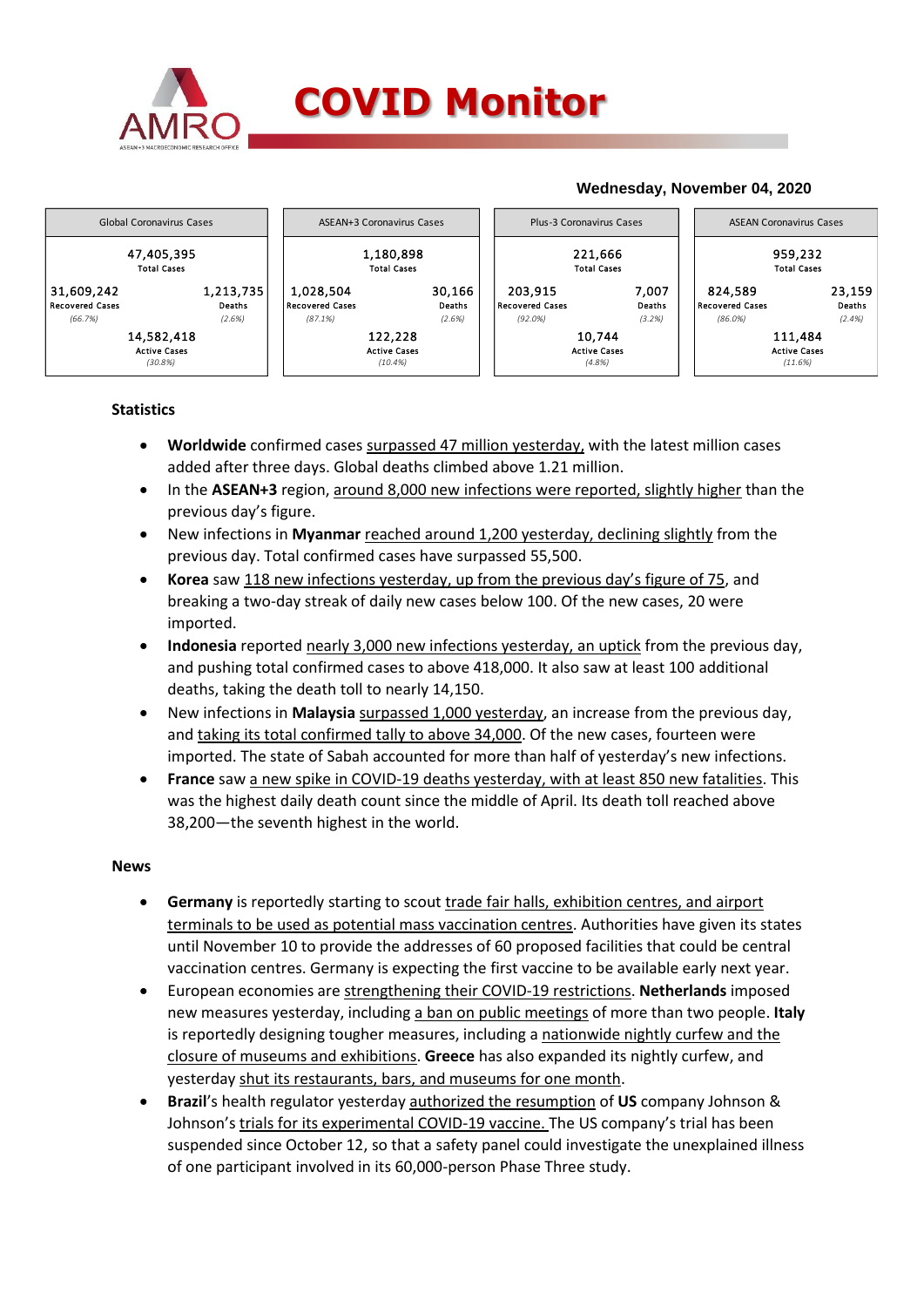

## Overview of Confirmed COVID-19 Cases

| <b>Economy</b>       | <b>Total</b><br>Cases | Cases per 1M<br>Population | <b>New</b><br>Cases | <b>New Cases</b><br>per 1M Pop. | <b>New Cases</b><br>$(7$ -day avg $)^1$ | ∆New<br>Cases           | ∆% New<br>Cases | <b>Total</b><br><b>Deaths</b> | <b>New</b><br><b>Deaths</b> | <b>Fatality</b><br><b>Rate (%)</b> | <b>Total</b><br>Recovered | Recovery<br><b>Rate (%)</b> | <b>Active</b><br>Cases | <b>Resolved</b><br>cases $(%)2$ |
|----------------------|-----------------------|----------------------------|---------------------|---------------------------------|-----------------------------------------|-------------------------|-----------------|-------------------------------|-----------------------------|------------------------------------|---------------------------|-----------------------------|------------------------|---------------------------------|
| Global               | 47,405,395            |                            | 535,001             |                                 |                                         | 173,839                 | $1.1\,$         | 1,213,735                     | 7,554                       | 2.6                                | 31,609,242                | 66.7                        | 14,582,418             | 69.2                            |
| ASEAN+3              | 1,180,898             |                            | 8,033               |                                 |                                         | 451                     | 0.7             | 30,166                        | 197                         | 2.6                                | 1,028,504                 | 87.1                        | 122,228                | 69.2                            |
| Plus-3               | 221,666               |                            | 1,022               |                                 |                                         | 404                     | 0.5             | 7,007                         | 9                           | 3.2                                | 203,915                   | 92.0                        | 10,744                 | 89.6                            |
| <b>ASEAN</b>         | 959,232               |                            | 7,011               |                                 |                                         | 47                      | 0.7             | 23,159                        | 188                         | 2.4                                | 824,589                   | 86.0                        | 111,484                | 88.9                            |
|                      |                       |                            |                     |                                 |                                         |                         |                 |                               |                             |                                    |                           |                             |                        |                                 |
| China                | 86,087                | 61                         | 17                  | 0.0                             |                                         | $-32$                   | 0.0             | 4,634                         | $\mathbf 0$                 | 5.4                                | 81,057                    | 94.2                        | 396                    | 99.5                            |
| Hong Kong, China     | 5,345                 | 700                        | 9                   | 1.2                             |                                         | $\overline{\mathbf{3}}$ | 0.2             | 105                           | $\Omega$                    | 2.0                                | 5,109                     | 95.6                        | 131                    | 97.5                            |
| Japan                | 103,309               | 821                        | 878                 | 7.0                             |                                         | 390                     | 0.9             | 1,794                         | $\overline{7}$              | 1.7                                | 93,133                    | 90.1                        | 8,382                  | 91.9                            |
| Korea                | 26,925                | 517                        | 118                 | 2.3                             |                                         | 43                      | 0.4             | 474                           | $\overline{2}$              | 1.8                                | 24,616                    | 91.4                        | 1,835                  | 93.2                            |
|                      |                       |                            |                     |                                 |                                         |                         |                 |                               |                             |                                    |                           |                             |                        |                                 |
| Indonesia            | 418,375               | 1,550                      | 2,973               | 11.0                            |                                         | 355                     | 0.7             | 14,146                        | 102                         | 3.4                                | 349,497                   | 83.5                        | 54,732                 | 86.9                            |
| Malaysia             | 34,393                | 1,035                      | 1,054               | 31.7                            |                                         | 220                     | 3.2             | 263                           | 12                          | 0.8                                | 23,995                    | 69.8                        | 10,135                 | 70.5                            |
| Philippines          | 387,161               | 3,518                      | 1,761               | 16.0                            |                                         | $-526$                  | 0.5             | 7,318                         | 49                          | 1.9                                | 348,967                   | 90.1                        | 30,876                 | 92.0                            |
| Singapore            | 58,029                | 10,177                     | 9                   | 1.6                             |                                         | 8                       | 0.0             | 28                            | 0                           | 0.0                                | 57,937                    | 99.8                        | 64                     | 99.9                            |
| Thailand             | 3,804                 | 56                         | $\overline{7}$      | 0.1                             |                                         | $-3$                    | 0.2             | 59                            | $\mathbf 0$                 | 1.6                                | 3,612                     | 95.0                        | 133                    | 96.5                            |
|                      |                       |                            | $\mathbf 0$         |                                 |                                         |                         |                 | $\overline{3}$                | $\Omega$                    |                                    |                           |                             | $\overline{2}$         | 98.6                            |
| Brunei Darussalam    | 148                   | 328                        |                     | 0.0                             |                                         | $\mathsf 0$             | 0.0             |                               |                             | 2.0                                | 143                       | 96.6                        |                        |                                 |
| Cambodia             | 292                   | 17<br>$\overline{3}$       | 0<br>$\Omega$       | 0.0                             |                                         | $\mathsf 0$             | 0.0             | $\mathsf 0$<br>0              | $\mathsf 0$<br>$\mathbf 0$  | 0.0                                | 283                       | 96.9                        | 9                      | 96.9                            |
| Lao PDR              | 24                    |                            |                     | 0.0                             |                                         | $\mathsf 0$             | 0.0             |                               |                             | 0.0                                | 23                        | 95.8                        | $\mathbf 1$            | 95.8                            |
| Myanmar              | 55,804                | 1,045                      | 1,197               | 22.4                            |                                         | $-5$                    | 2.2             | 1307                          | 25                          | 2.3                                | 39063                     | 70.0                        | 15,434                 | 72.3                            |
| Vietnam              | 1,202                 | 12                         | 10                  | 0.1                             |                                         | $-2$                    | 0.8             | 35                            | $\Omega$                    | 2.9                                | 1,069                     | 88.9                        | 98                     | 91.8                            |
| Belgium              | 452,541               | 39,293                     | 5,186               | 450.3                           |                                         | $-1,151$                | $1.2$           | 12,126                        | 268                         | 2.7                                |                           |                             |                        |                                 |
| France               | 1,461,391             | 22,485                     | 42,065              | 647.2                           |                                         | 42,065                  | 3.0             | 37,141                        | $\overline{\phantom{a}}$    | 2.5                                |                           | $\overline{a}$              |                        |                                 |
| Germany              | 577,131               | 6,955                      | 7,533               | 90.8                            |                                         | $-10,005$               | 1.3             | 10,717                        | 48                          | 1.9                                | 373,391                   | 64.7                        | 193,023                | 66.6                            |
| Italy                | 759,829               | 12,615                     | 28,241              | 468.9                           |                                         | 5,988                   | 3.9             | 39,412                        | 353                         | 5.2                                | 302,275                   | 39.8                        | 418,142                | 45.0                            |
| Netherlands          | 382,440               | 22,131                     | 14,293              | 827.1                           |                                         | 12,497                  | 3.9             | 7,640                         | 177                         | 2.0                                |                           | $\overline{\phantom{a}}$    | J.                     | $\sim$                          |
| Spain                | 1,259,366             | 26,872                     | 18,669              | 398.3                           |                                         | $-36,350$               | 1.5             | 36,495                        | 238                         | 2.9                                | 150,376                   | 11.9                        | 53,521                 | 95.8                            |
| Switzerland          | 182,303               | 21,083                     | 6,126               | 708.5                           |                                         | $-15,800$               | 3.5             | 2,471                         | 67                          | 1.4                                | 83,400                    | 45.7                        | 96,432                 | 47.1                            |
| United Kingdom       | 1,077,099             | 16,015                     | 23,235              | 345.5                           |                                         | 7,425                   | 2.2             | 47,340                        | 487                         | 4.4                                |                           | $\overline{\phantom{a}}$    |                        | $\overline{\phantom{a}}$        |
|                      |                       |                            |                     |                                 |                                         |                         |                 |                               |                             |                                    |                           |                             |                        |                                 |
| Brazil               | 5,566,049             | 26,332                     | 11,843              | 56.0                            |                                         | 3,342                   | 0.2             | 160,496                       | 243                         | 2.9                                | 5,060,697                 | 90.9                        | 344,856                | 93.8                            |
| Canada               | 247,916               | 6,556                      | 4,738               | 125.3                           |                                         | 1,209                   | 1.9             | 10,334                        | 72                          | 4.2                                | 206,691                   | 83.4                        | 30,891                 | 87.5                            |
| Argentina            | 1,195,276             | 26,240                     | 12,145              | 266.6                           |                                         | 2,547                   | 1.0             | 32,052                        | 429                         | 2.7                                | 1,009,278                 | 84.4                        | 153,946                | 87.1                            |
| Mexico               | 938,405               | 7,384                      | 5,250               | 41.3                            |                                         | 1,487                   | 0.6             | 92,593                        | 493                         | 9.9                                | 803,086                   | 85.6                        | 42,726                 | 95.4                            |
| Peru                 | 902,503               | 27,495                     | $\mathbf 0$         | 0.0                             |                                         | $\mathbf 0$             | 0.0             | 34,476                        | $\mathbf 0$                 | 3.8                                | 830,612                   | 92.0                        | 37,415                 | 95.9                            |
| <b>United States</b> | 9,307,381             | 28,115                     | 90,589              | 273.6                           |                                         | 8,011                   | 1.0             | 231,674                       | 1,063                       | 2.5                                | 3,705,130                 | 39.8                        | 5,370,577              | 42.3                            |
|                      |                       |                            |                     |                                 |                                         |                         |                 |                               |                             |                                    |                           |                             |                        |                                 |
| Australia            | 27,622                | 1,063                      | 12                  | 0.5                             |                                         | 3                       | 0.0             | 907                           | $\mathsf 0$                 | 3.3                                | 25,407                    | 92.0                        | 1,308                  | 95.3                            |
| India                | 8,313,876             | 6,070                      | 46,253              | 33.8                            |                                         | 7,943                   | 0.6             | 123,611                       | 514                         | 1.5                                | 7,656,478                 | 92.1                        | 533,787                | 93.6                            |
| Iran                 | 637,712               | 7,578                      | 8,932               | 106.1                           |                                         | 643                     | 1.4             | 36,160                        | 422                         | 5.7                                | 495,473                   | 77.7                        | 106,079                | 83.4                            |
| Russia               | 1,661,096             | 11,329                     | 18,431              | 125.7                           |                                         | 414                     | 1.1             | 28,611                        | 347                         | 1.7                                | 1,244,012                 | 74.9                        | 388,473                | 76.6                            |
| Saudi Arabia         | 348,510               | 10,025                     | 473                 | 13.6                            |                                         | 92                      | 0.1             | 5,456                         | 19                          | 1.6                                | 335,153                   | 96.2                        | 7,901                  | 97.7                            |
| South Africa         | 728,836               | 12,204                     | 1,241               | 20.8                            |                                         | 469                     | 0.2             | 19,539                        | 74                          | 2.7                                | 659,259                   | 90.5                        | 50,038                 | 93.1                            |

Data as of 3/11/2020

Source: Haver Analytics, sourced from Johns Hopkins University; AMRO staff calculations.<br>Notes: New cases since previous day. ∆% refers to percentage change since previous day. Fatality rate measured as deaths per confirme

2/ Resolved cases (i.e. non-active cases) to total cases; serves as a proxy for the stage of the cycle.